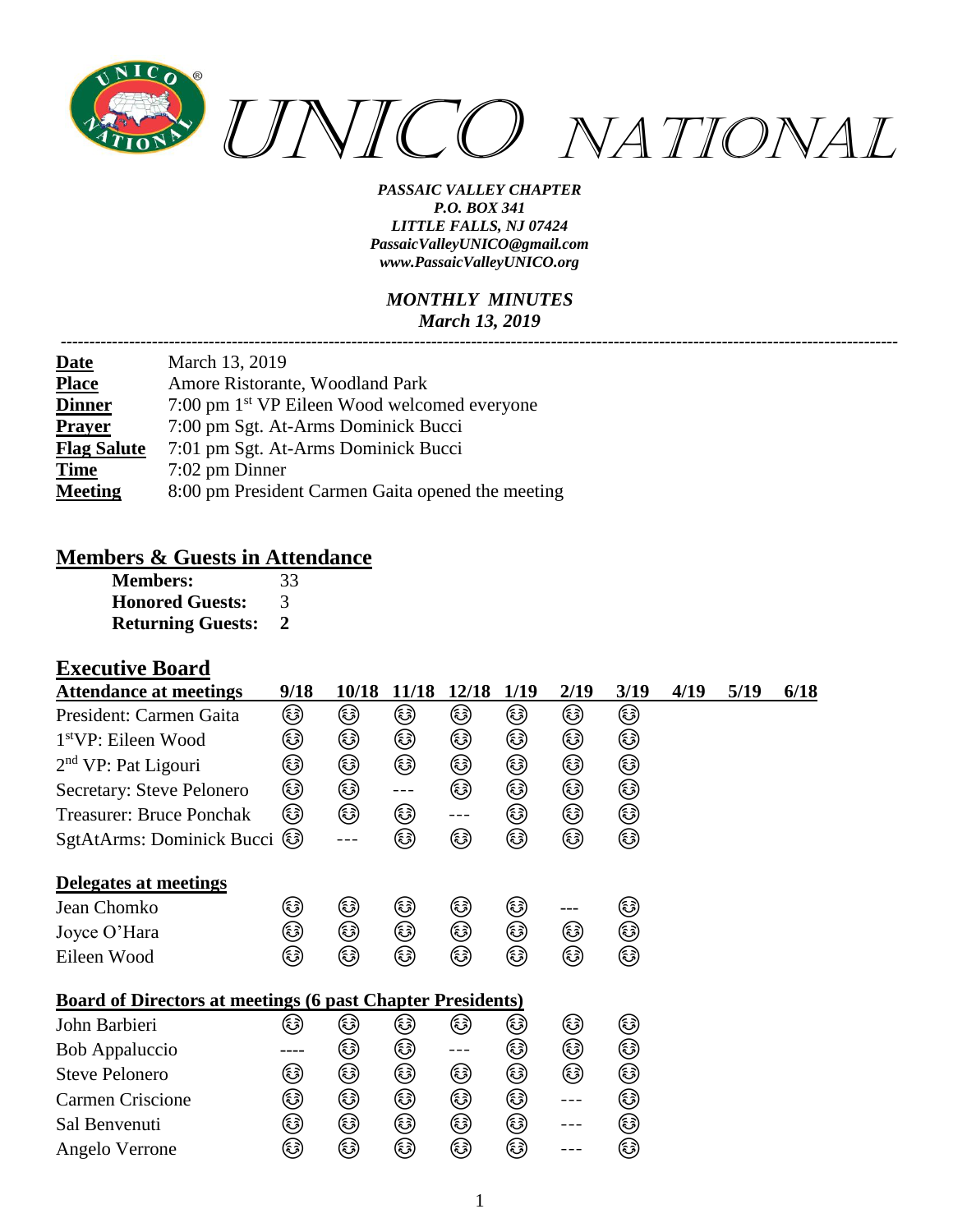

*MONTHLY MINUTES March 13, 2019*

*---------------------------------------------------------------------------------------------------------------------------------------------------*

#### **Past Chapter Presidents in attendance at meetings**

|                       | 9/18   | 10/18 | 11/18  | 12/18  | 1/19   | 2/19 | 3/19   | 4/19 | 5/19 | 6/18 |
|-----------------------|--------|-------|--------|--------|--------|------|--------|------|------|------|
| Joe Agresti PNP       | کہ)    | ٨     | کہ)    | ٨      | ٨      |      | (هَ)   |      |      |      |
| Bob Appaluccio        |        | (هَ)  | ٨      |        | کی     | ٨    | ٨      |      |      |      |
| John Barbieri         | کی     | ٨     | ☺      | ٨      | ٨      | ٨    | ☺      |      |      |      |
| Sal Benvenuti         | کی     | (هَ)  | ٨      | ٨      | کہ)    |      | (هَ)   |      |      |      |
| Carmen Criscione      | کی     | ☞     | ☺      | ☞      | ٨      |      | ٨      |      |      |      |
| John Morano           | ٨      | ٤     | ٨      | ٤      | (هَ)   | کہ)  | ٨      |      |      |      |
| <b>Steve Pelonero</b> | ٨      | ☞     |        | ٨      | ٨      | ٨    | ٨      |      |      |      |
| <b>Bruce Ponchak</b>  | (هَهَ) | ٤     | ٤      |        | (هَءَ) | ٤    | ☞      |      |      |      |
| <b>Chuck Russo</b>    | کی     | ٨     | ٨      |        | ٨      | ٤    | ٨      |      |      |      |
| Angelo Verrone        | (هَءَ) |       | (هَءَ) | (هَءَ) | (هَهَ) |      | (هَءَ) |      |      |      |

## **Opening Remarks**

- President Carmen Gaita:
	- Carmen thanked everyone for their support when his wife passed away
	- Carmen introduced 5 guests at the meeting, Sgt. Ed Moore, grandson of member Evelyn Tosi, Maria and Alexandra Swain, tentative new members, Pete Longo, tentative new member, and Fran Maglio who was a past member just attending our meeting as a friend of UNICO
	- Carmen said that the agenda for the evening was rather lengthy and asked if the committee chairs could possibly keep it to a minimum.
	- Carmen reported that our executive board and board of directors (with conversation by a few at this meeting) that our chapter start a \$5,000 fund for the 2020 convention seeing that our own member, Steve Pelonero, will be sworn in as UNICO National President that year. A motion was made by Jerry Gaeta and 2<sup>nd</sup> d by Joe Benvenuti, but it was tabled until the April meeting. After discussion by Joe Agresti PNP, Sal Benvenuti, and John Morano the motion was tabled because proper wording should be used because we are a 501c3 and we raise money for causes not events
- 1<sup>st</sup> VP Eileen Wood: Eileen thanked everyone for attending
- $\bullet$  2<sup>nd</sup> VP Patrick Liguori: No report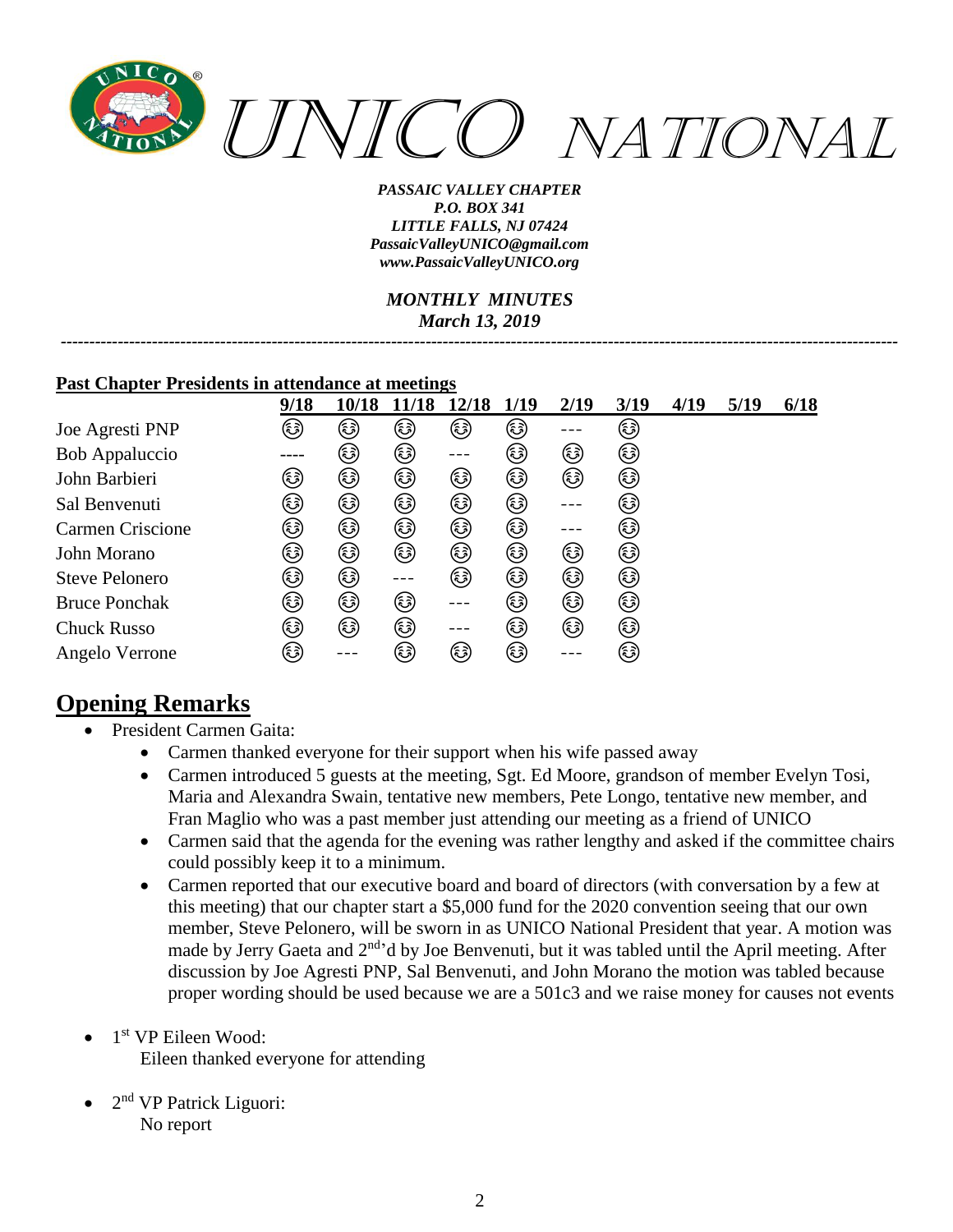

*MONTHLY MINUTES March 13, 2019 ---------------------------------------------------------------------------------------------------------------------------------------------------*

### **Secretary Minutes**

Secretary: Steve Pelonero

Steve reported that the minutes were emailed out and were also on the chapter website. Steve asked for a motion to accept

 $1<sup>st</sup>$ Frank Capalbo  $2^{nd}$ Mark BiFalco Discussion: None All in favor: Yes

### **Treasurer Report**

Treasurer: Bruce Ponchak

Bruce reported that he emailed the treasurers report to everyone and talked about the budget with which the executive board and board of directors met as per constitution and revised it to current needs. Bruce asked for a motion to accept the treasurers report and also advised everyone that a vote would be taken at the April meeting for the budget

 $1<sup>st</sup>$ Sal Benvenuti  $2^{nd}$ Joe Benvenuti Discussion: None All in favor: Yes

## **Good and Welfare: Sal Nocella**

- Carmen Gaita thanked everyone and the chapter for the support with the passing of his wife
- John Morano thanked everyone for the condolences received with the passing of his brother

### **Bills & Communications**

- Carmen said that our chapter received a thank you for our donation to the Tunnel to Tower Association in the name of Roni Corrado
- Carmen noted that we received a flier to take an ad out in the Convention 2019 Ad Journal. Joe Agresti said that it was a line item in our budget for a full page in the amount of \$250.00
- It was reported that on April 25, Thursday, there is a convention Cigar Night Fundraiser at Picco Tavern in Hackensack, price is \$85.00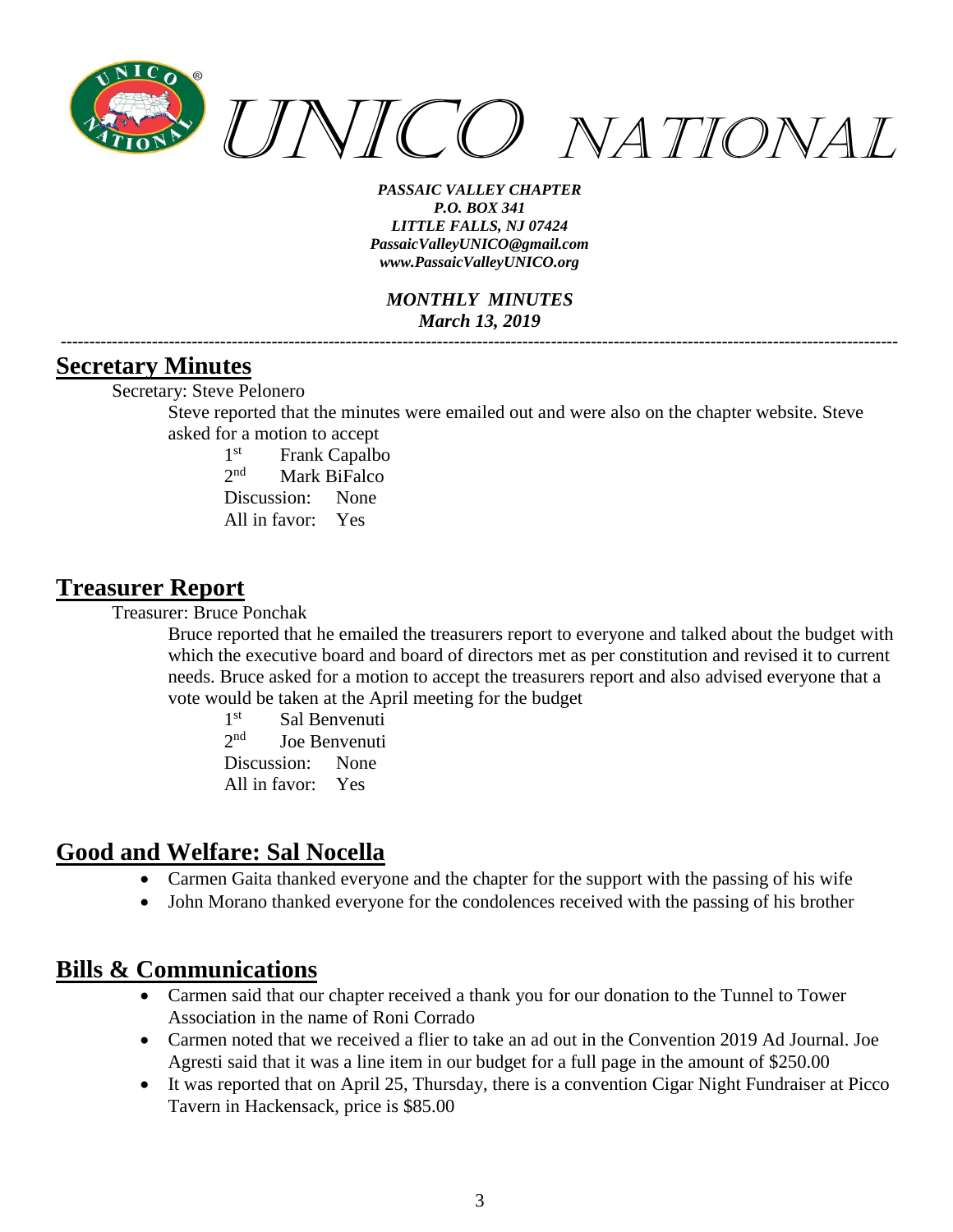

*MONTHLY MINUTES March 13, 2019*

*---------------------------------------------------------------------------------------------------------------------------------------------------*

## **Standing Committees**

- **Scholarship: Chuck Russo & Joe Agresti, PNP:**
	- Chuck and Joe reported that the June 12 Scholarship Dinner will be at The Barnyard in Totowa. He urged, as well as other members, that all members attend this last event of our UNICO year. It is the Culmination of all of our work, and Service, as a UNICO member. There will be a sit-down dinner. The dinner was agreed to by the committee at \$40.00.
	- Joe said that \$5,600 was budgeted which would cover 4 scholarships and/or Study Abroad Grants and the cost of the Brian Piccolo and dinner costs for the recipients, parent, and teachers/coaches
	- Chuck reported that he was also looking into funds to resurrect the Presidential Cocktail Hour for members only which had started one hour before the dinner
	- It was asked if the committee consider lowering the standards to a 2.8 grade average. It was noted that it was too late this year, but that any student can apply regardless
	- It was also brought up that we do some of the scholarships be given out on a need be basis. If that was the case it was mentioned, then the families would have to submit their financials. There is also a section on the application where a student can fill out a certain situation if there was one
	- It was asked also if the executive board and board of directors would consider give from our chapter fund another \$2,000. It was started that it will be taken under advisement with an answer at the April meeting (at Amore in Woodland Park on the 2nd Wednesday of April)

# **Fundraising Committees**

- **Community Service: Chuck Russo**
	- Chuck reported that Community Service Day is April  $27<sup>th</sup>$ , Saturday. A sign up sheet was passed around and Chuck asked for two meetings now if members could make copies of the "Food List Handout" so that we have enough that day
	- Chuck noted that we have quite a few food pantries in our Passaic Valley area along with a Veterans Pantry in Paterson
	- It will be from  $8 \text{ am} 4 \text{ pm}$  at ShopRite of Little Falls
	- Please try to wear your UNICO shirt or jacket
	- Chuck also remarked that he will try to possibly get the P.V.H.S. clubs to help for their community service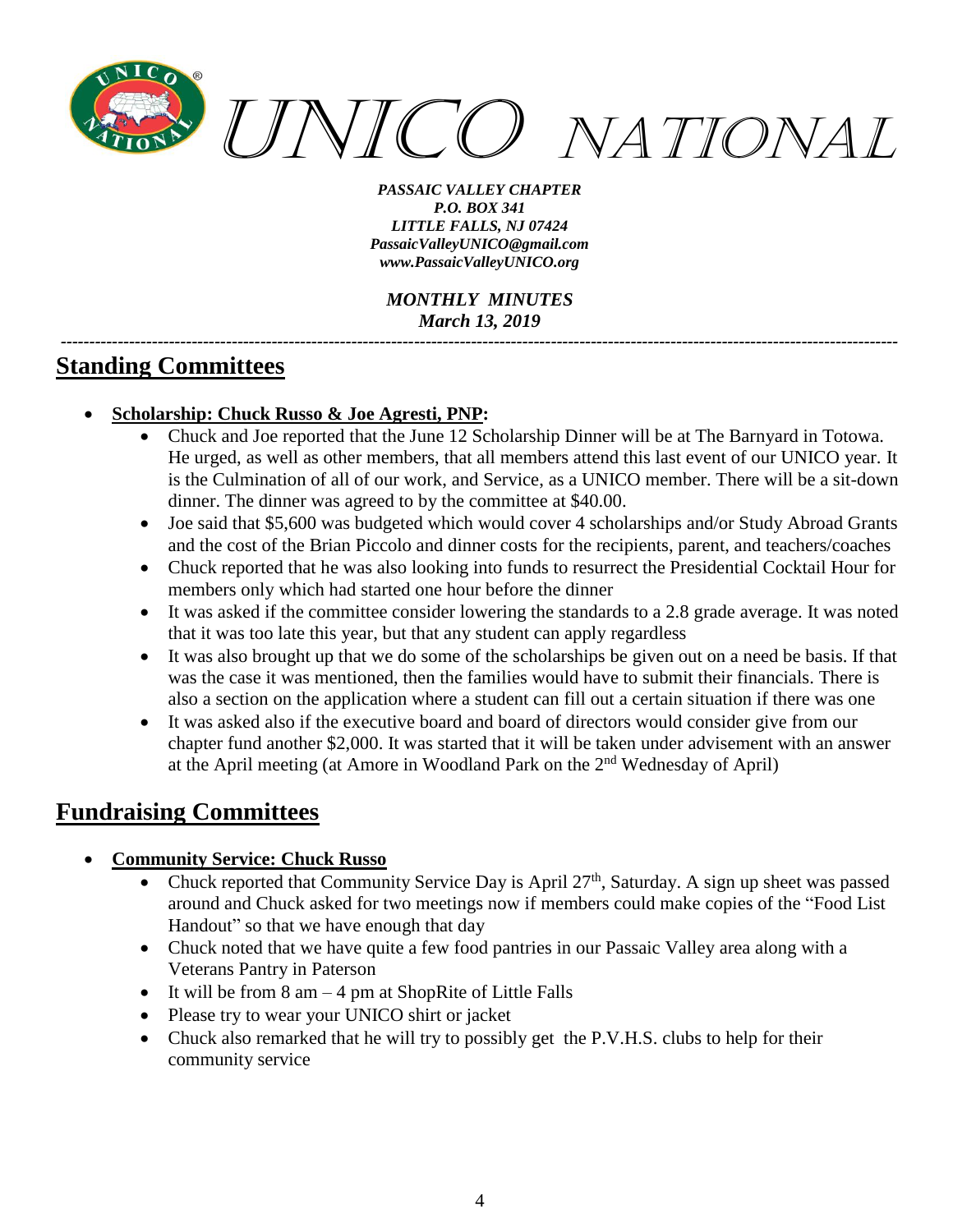

*MONTHLY MINUTES March 13, 2019*

*---------------------------------------------------------------------------------------------------------------------------------------------------*

#### • **Dine with UNICO: Joe Benvenuti, Mark BiFalco, Jean Chomko**

• It was noted by Steve Pelonero that Jeannie Chomko got the Town Tavern to give us two days at 10% back of sales on Monday and Tuesday, March 25 and 26. Steve handled out fliers to everyone and the mailings will go out to all members if they were not at the meeting

#### • **Dinner for a Year: Carmen Criscione**

• Carmen had raffle tickets to be passed out, along with a request letter, and ask all members to please sell them and also to please ask their favorite dining establishment for a dinner gift certificate. Carmen also noted that we are now a 501(c)3 which means the restaurants can claim it as a deduction. The winner will get gift certificates from 12 restaurants

#### • **Food Pantry: Roni Corrado**

• Roni noted that as always, food is always in need. Please bring your non-perishables to any meeting. Roni also noted that she will be looking into getting grant applications out there again this year

#### • **Golf Outing: Joe Barone**

• Joe reported that the date is June 10 at Preakness Valley GC (otherwise known as Passaic County). A committee meeting was held. The 2019 Golf Flier is on on chapter website. Please start asking your golf friends and family, and also for sponsors still at a cost of \$100

#### • **Models Sporting Goods: Roni Corrado**

- Roni report that we should be getting a check from Models in the amount of \$42.00
- **Overseas Soldiers: Pat Corrado**
	- Evelyn Tosi's grandson, Sgt. Ed Moore was present and said that he is now in the reserves and ready to go to Jordan. A presentation from him to our chapter, and also from our chapter to him was made
- **Pig Roast: Joe Agresti PNP / Jim Minella**
	- No report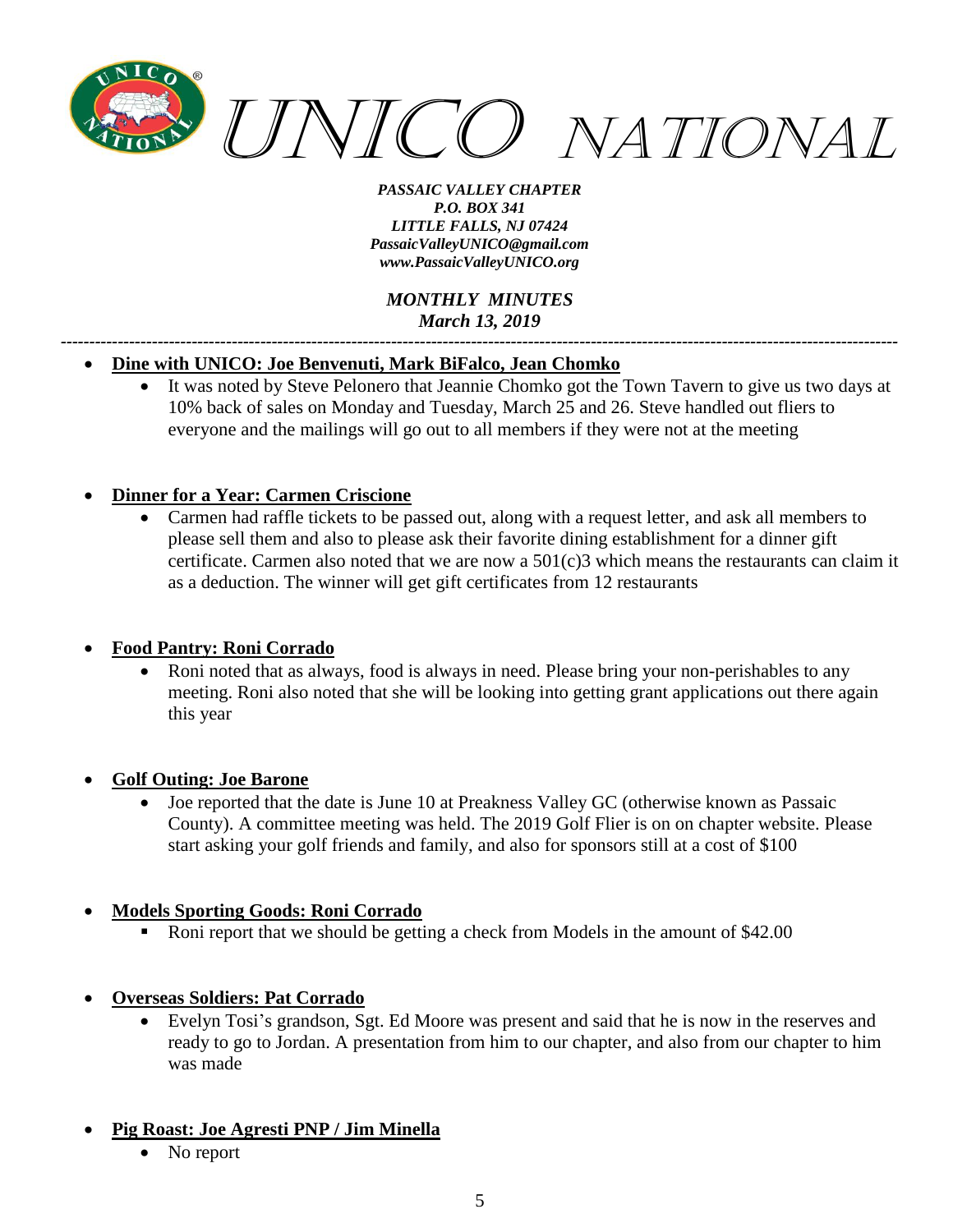

*MONTHLY MINUTES March 13, 2019*

*---------------------------------------------------------------------------------------------------------------------------------------------------*

#### • **2020 Vision Wine Raffle: Steve Pelonero**

• Steve Pelonero reported that he had the tickets for the wine raffle, along with a request that each member donate a bottle of wine to the cause. He noted that there was 35 members present and if each could bring just one bottle that the criteria would be met. The refrigerator will be donated. Steve passed out the raffle tickets, books of 5. Steve noted that if all tickets were sold that this could be a \$5,000+ fund raiser for the 2020 convention. Steve also thanked John Barbieri for the handled of getting the tickets printed for both this and the Dinner for a Year raffle

#### • **2020 Convention Fundraiser: John Morano**

• John Morano reminded everyone that there will be a 2020 Convention fundraiser on October  $4<sup>th</sup>$  at the Russian Hall … a flier will be ready to pass out when the 2019 convention is over. John asked that everyone please keep the date open to support UNICO and our chapter in this endeavor @ just \$40.00 a person. Joe Agresti also said that our chapter should try to do more fundraising than just this one, for the convention, during the July 2019 year of UNICO

## **Non-Fundraising Committees**

- **Easter Egg Hunt: Joe Agresti PNP**
	- Joe reported that Woodland Park does a Bunny Breakfast and that we got the OK to help serve the pancakes also with the hiding of eggs. A sign up sheet was given out, also with the request that John Barbieri send out a sign up email request form. The date is Saturday, April 13<sup>th</sup>. A flier will be put on our website and in our newsletter soon
- **Heritage Talk: Angelo Verrone**
	- No report
- **Membership: John Barbieri**
	- John reported that we were at 48 members. In attendance at this meeting were two new members who paid their application fee: Maria Swain and Alexandra Swain, along with another who filled out an application: Peter Longo
- **Newsletter: Steve Pelonero**
	- Steve reported that the February / March newsletter was sent out and is also on our chapter website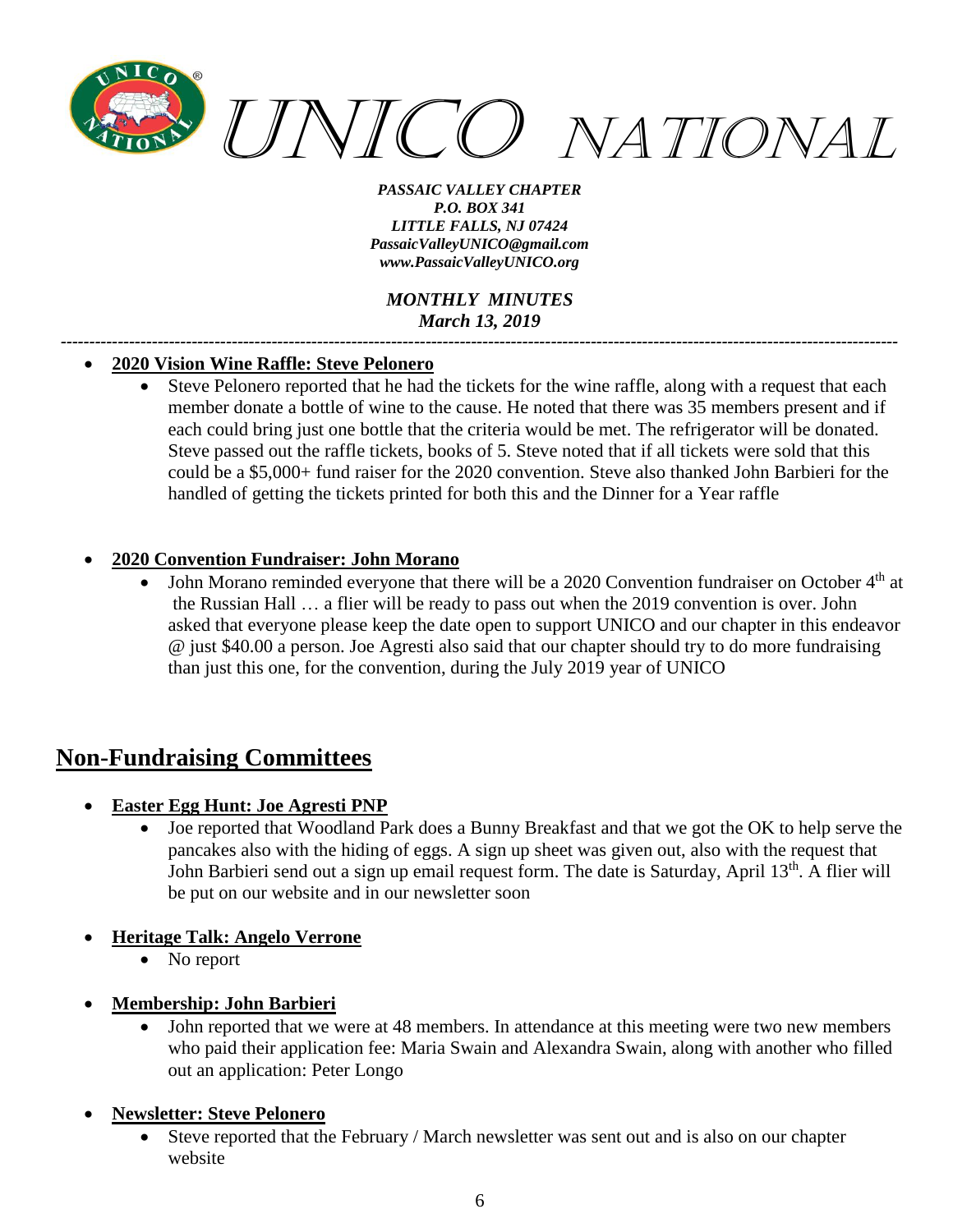

*MONTHLY MINUTES March 13, 2019*

*---------------------------------------------------------------------------------------------------------------------------------------------------*

#### • **Website: Steve Pelonero / John Barbieri**

• Steve reported that there were 84,376 visits to our website. In February there were 84,306. Which is only up 70 visits over the month as compared to an average of 300 per month in the past

# **National News**

- Steve Pelonero reported that the Convention will be held in Nashville TN at a room rate of \$169 a night. Wednesday though Saturday, July 24<sup>th</sup>, 25, 26 and 27. Even though rooms might be sold out, if someone still wants to go it is advised that you book a room at the new price and if UNICO National does not get more rooms added on at the advertised rate, and if you decide not to go, you have a week before the event to cancel. Steve noted that by booking soon, you will be placed on a wait list
- Steve reported that there is UNICO Hockey Night at the Newark Prudential Center, Thursday, March 21<sup>st</sup>. 7:00 pm game. Devils vs Bruins. The flier is on the UNICO National website and also in the UNICO National Photo Gallery Section. \$60.00 gets you the game and also a food voucher worth \$20.00
- Steve Pelonero noted that at present time we have 3 eligible delegates, president +2. Carmen Gaita noted that a vote will be taken at a future meeting for the delegate positions to be filled

## **District News**

• Steve Pelonero reported that the next District IV meeting will be on Wednesday, March 20 in Sparta, on the Mohawk Lake Boardwalk, at Il Porto, Price for the dinner/meeting is \$35.00 … Carmen Gaita asked for a hand raise to see how many would attend as it is an RSVP dinner. 5 members said yes

### **Old Business**

John Morano reminded everyone that there will be a 2020 Convention fundraiser on October 4<sup>th</sup> at the Russian Hall … a flier will be ready to pass out when the 2019 convention is over. John asked that everyone please keep the date open to support UNICO and our chapter in this endeavor @ just \$40.00. Joe Agresti also said that our chapter should try to do more fundraising than just this one, for the convention, during the July 2019 year of UNICO

## **New Business**

• Carmen Gaita asked Henry Youngster to pass on the gift to be presented to our guest, Sgt. Ed Moore. Sgt. Moore also presented Carmen a gift from his platoon